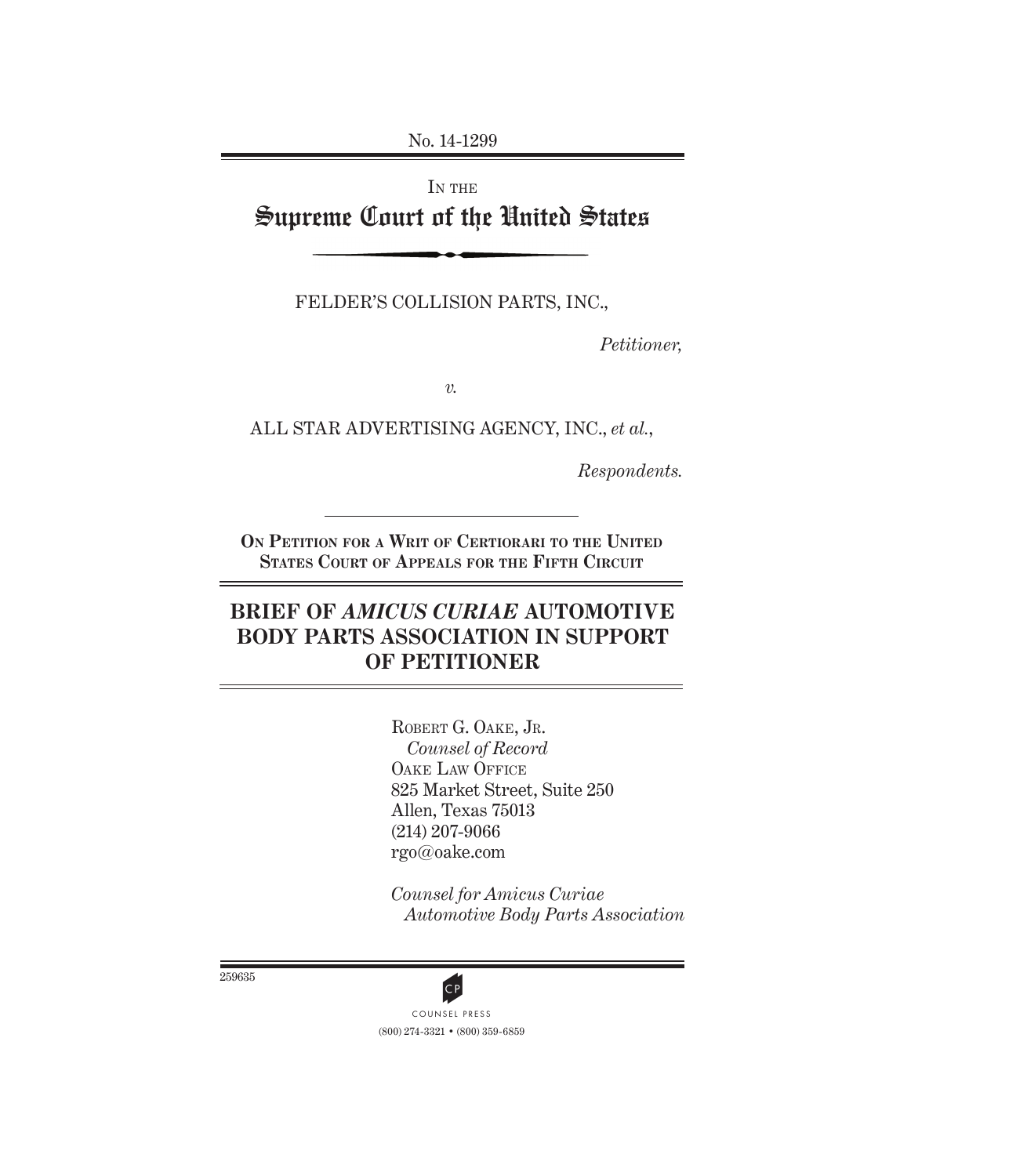## **TABLE OF CONTENTS**

| Page                                               |
|----------------------------------------------------|
|                                                    |
| TABLE OF CITED AUTHORITIES  ii                     |
| INTERESTS OF THE AMICUS CURIAE $\dots \dots \dots$ |
| SUMMARY OF ARGUMENT3                               |
|                                                    |
|                                                    |

*i*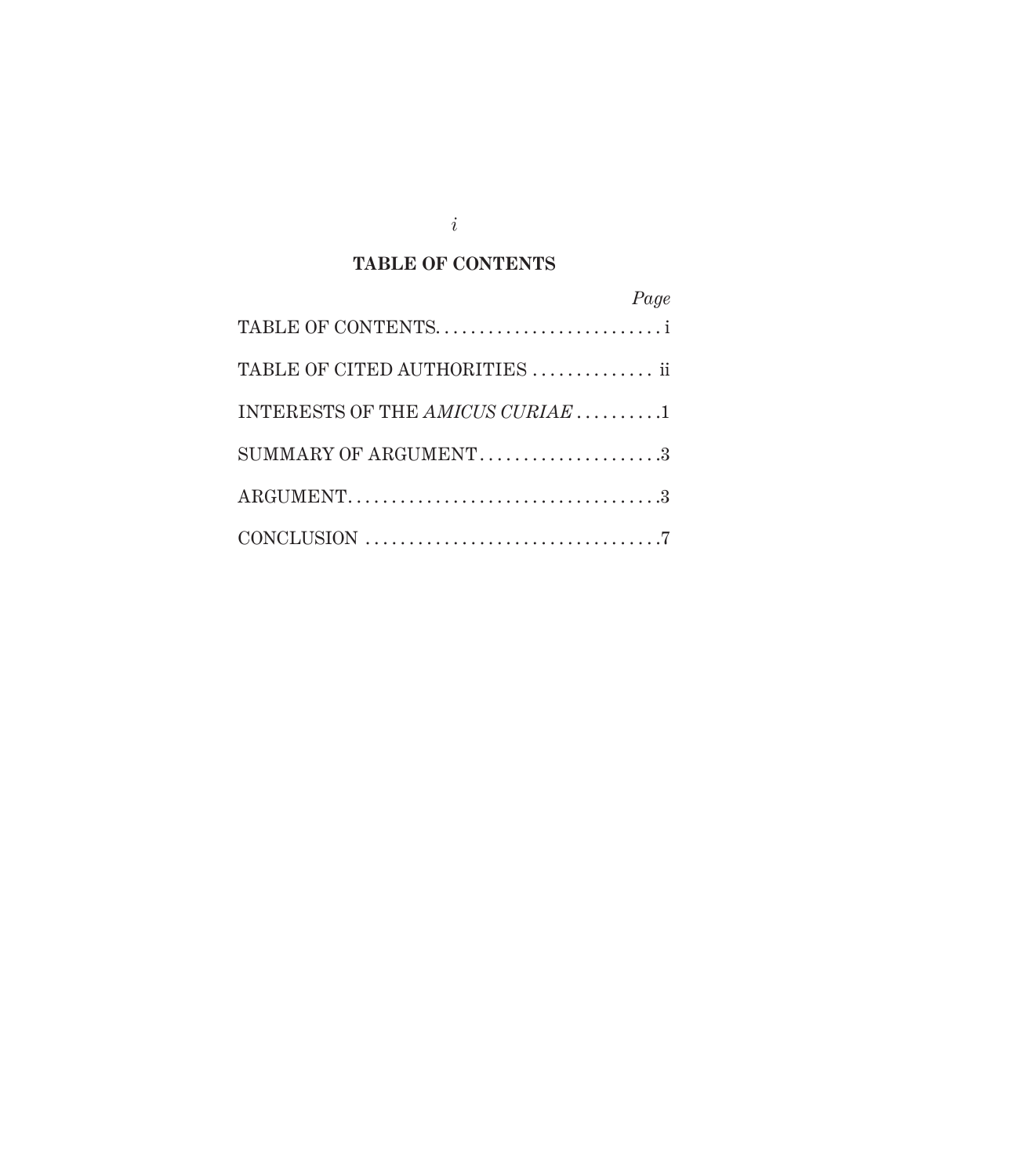### **TABLE OF CITED AUTHORITIES**

*Page*

### **CASES**

| Automotive Body Parts Association v.<br>Ford Global Technologies, LLC,<br>Dkt#48 (E.D. Tex., filed October 3, 2014)5                                 |
|------------------------------------------------------------------------------------------------------------------------------------------------------|
| <i>Brown Shoe Co. v. United States,</i><br>370 U.S. 294, 82 S. Ct. 1502, 8 L. Ed. 2d 510                                                             |
| Ford Global Technologies, LLC $v$ .<br>New World International, Inc.,<br>Case No. 2:15-cv-10394 Dkt#15<br>$(E.D.$ Michigan, filed March $13, 2015$ 5 |

## **STATUTES AND OTHER AUTHORITIES**

Sup. Ct. R. 37.6 . . . . . . . . . . . . . . . . . . . . . . . . . . . . . . . . . .1

*ii*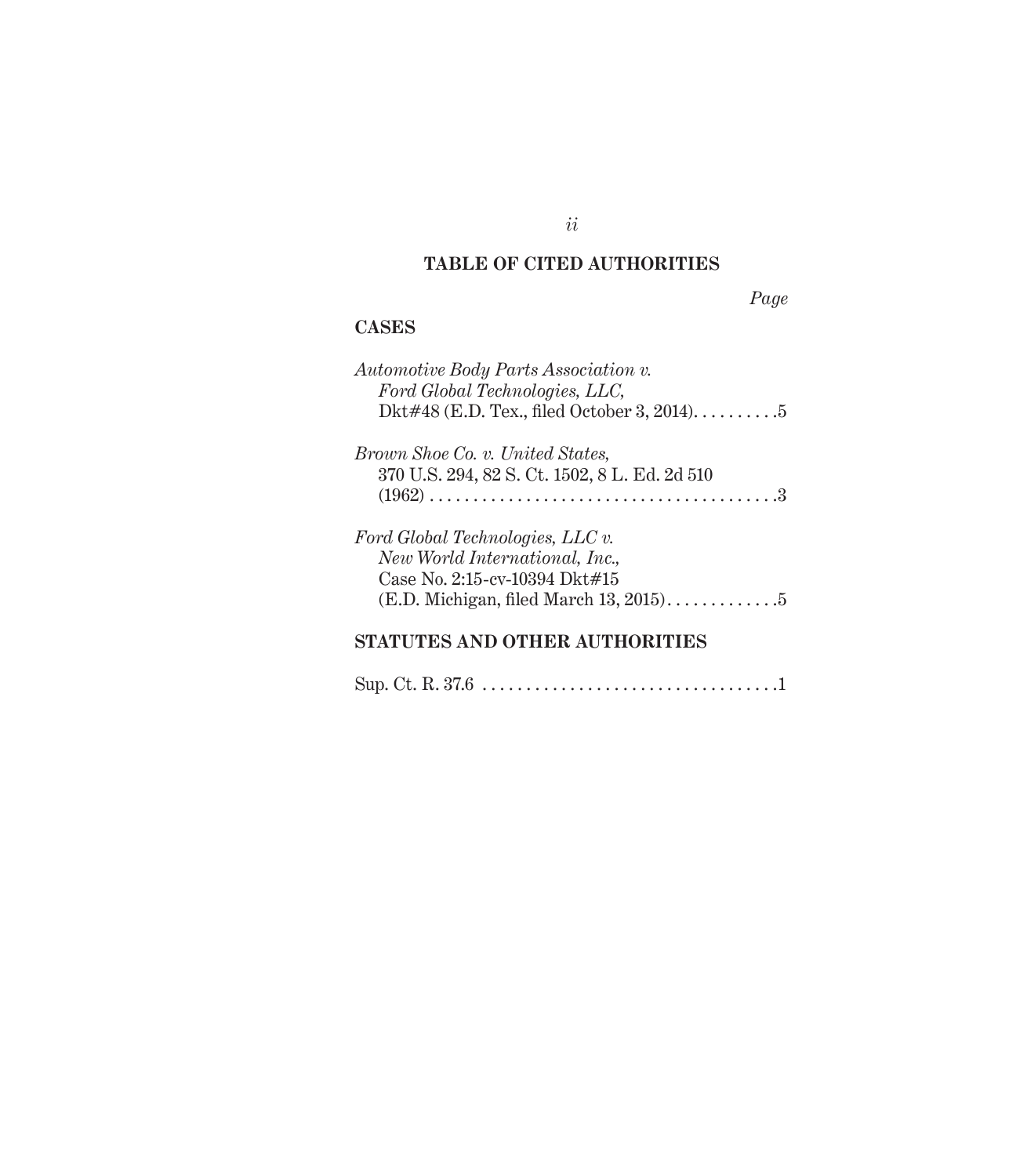The Automotive Body Parts Association (ABPA) respectfully submits this amicus curiae brief in support of Petitioner.1

#### **INTERESTS OF THE** *AMICUS CURIAE*

ABPA agrees with Petitioner's argument in its Petition for a Writ of Certiorari and offers the following additional reasons why it is important for the Court to hear this case. Like Petitioner, amicus' members nationwide stand to suffer from the Fifth Circuit's ruling that creates an openended and unclear rule of when to capture a predatory competitor's costs in a predatory pricing claim and that allows a competitor and its supplier to conspire to eliminate competition without consequence. Amicus has an interest in this case to provide the Court further insight into the automotive aftermarket body parts industry and how General Motors' (GM's) "Bump the Competition" program, if allowed to continue, will eliminate *competition* and not just competitors. Specifically, ABPA offers this amicus brief in support of Petitioner's assertion on page ten of its Petition that "[u]ltimately, the continued existence of the "Bump the Competition" Program will have long ranging effects on competition, [Amended Complaint] at ¶ 58, [and] [i]f allowed to continue unchecked, sellers of after-market parts will be forced to close their business. *Id."*

<sup>1.</sup> Pursuant to Rule 37.6 of the Rules of the Supreme Court, counsel of record for all parties received notice at least 10 days prior to the due date of the amicus curiae's intention to file this brief. All parties have consented to the filing of this brief. No counsel for a party authored this brief in whole or in part, and no counsel or party made a monetary contribution intended to fund the preparation or submission of this brief. No person other than amicus curiae, its members, or its counsel made a monetary contribution to its preparation or submission.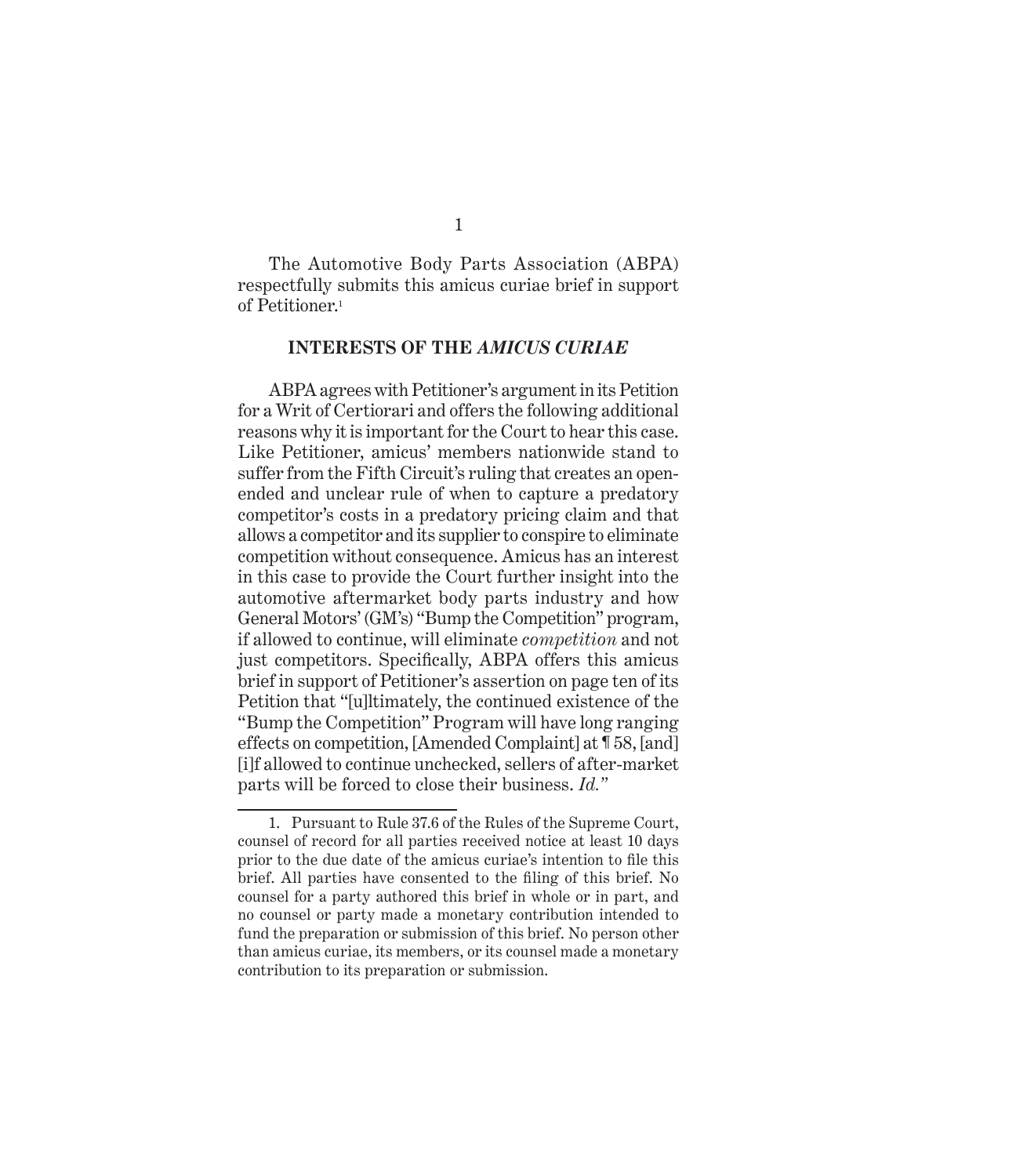ABPA is a non-profit corporation organized and existing under the laws of the State of Texas with a principal office in Houston, Texas. There are more than 140 members of the ABPA who occupy more than 400 separate collision parts distribution, bumper sales, recycling facilities and manufacturing plants. Collectively, ABPA members are responsible for distributing more than 75 percent of independently produced aftermarket collision replacement parts sold to the collision repair trade in the United States.

The ABPA bylaws provide in relevant part that objectives of the ABPA are "[t]o promote fair and honorable trade practices between the membership and the customers of the membership of the Association," "[t]o discourage unfair competition and violation of business customs and usages of the trade," "[t]o creatively expand the role to the Distributor and to open up new business opportunities and services to the independent autobody shops and dealers," and "[t]o foster good will between the industry, its factory suppliers, customers, and other industries influencing industry growth (i.e., the insurance industry)." The ABPA website provides in relevant part that "members of ABPA are dedicated to serving the collision repair industry with Quality Replacement Parts, backed by Dependable Service and Fair Prices" and "ABPA members are pledged to supporting the multifaceted collision repair industry by not only delivering quality products where and when needed, but also by making the entire parts delivery system more expedient and economically viable."

Like Petitioner, ABPA members are suffering from the effects of OEM and OEM dealer price programs such as GM'S "Bump the Competition" program.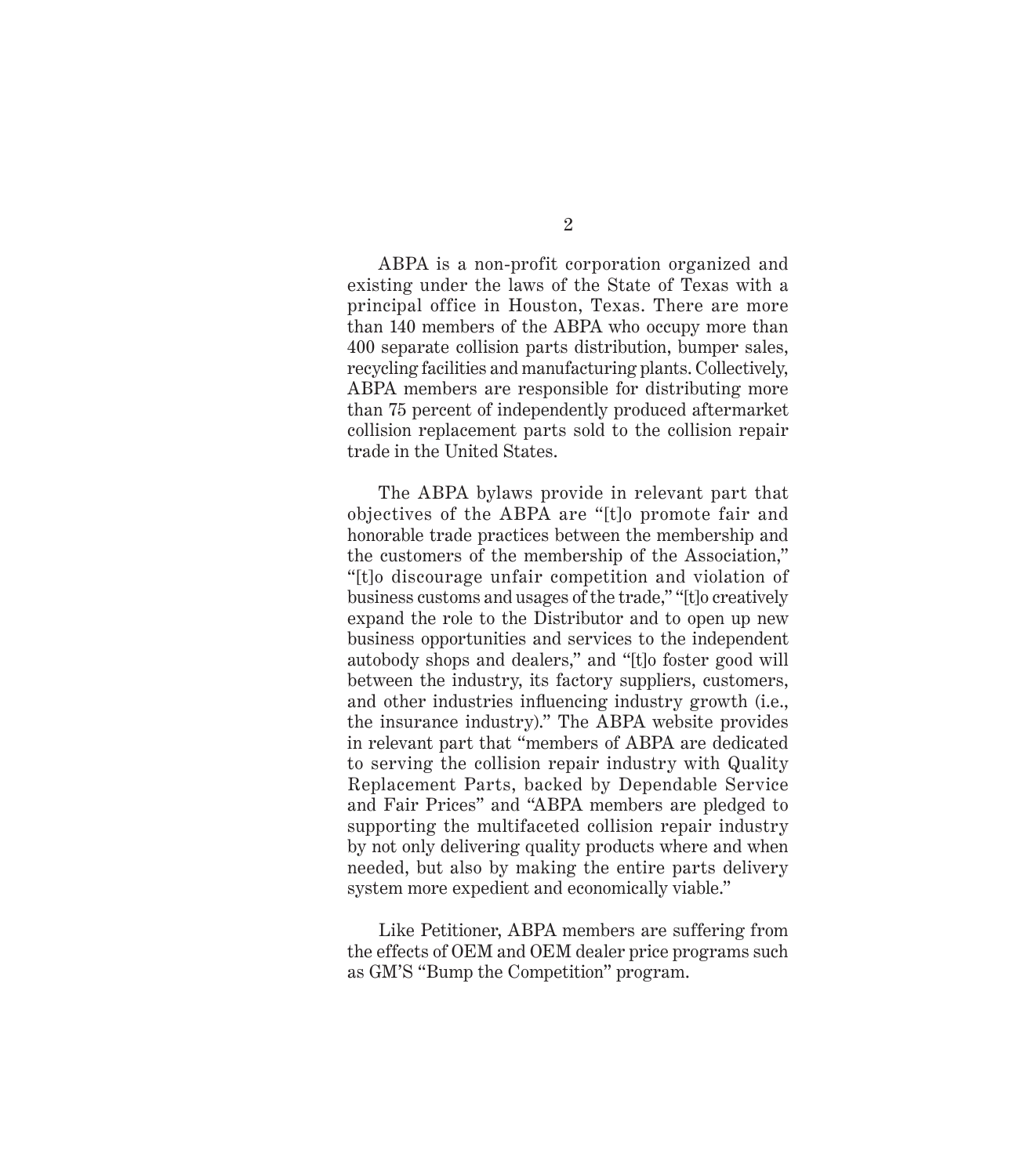#### **SUMMARY OF ARGUMENT**

It is not merely competitors that are being eliminated by GM's "Bump the Competition" program. Rather, due to the nature of the automotive repair part industry, the customer perceived relationship between the vehicles being repaired and the OEM and non-OEM repair parts, and the nature of GM's pricing program, it is *competition* that is being eliminated. The economic harm Petitioner is suffering is not limited to its specific geographical market. Rather, the harm is occurring nationwide.

#### **ARGUMENT**

The Fifth Circuit begins its opinion by emphasizing that "the antitrust laws were designed for 'the protection of competition, not competitors.' [citing] *Brown Shoe Co. v. United States*, 370 U.S. 294, 320, 82 S. Ct. 1502, 8 L. Ed. 2d 510 (1962). Appx. at 1a, 2a. ABPA agrees with Petitioner that the continued existence of GM's "Bump the Competition" program will have a long ranging adverse effect on competition and that sellers of after-market parts will be forced to close their business if the program continues unchecked.

Historically, the market for automotive body repair parts existed as a monopoly for the original equipment manufacturers (OEM's) and their dealers because there were no practical marketplace alternatives except for salvaged parts. Automotive repair part prices were high as a result. Beginning in the 1970s and 1980s, advances in technology allowed for the manufacture and sale of quality non-OEM repair parts and these parts began to successfully compete with the OEM parts. This broke the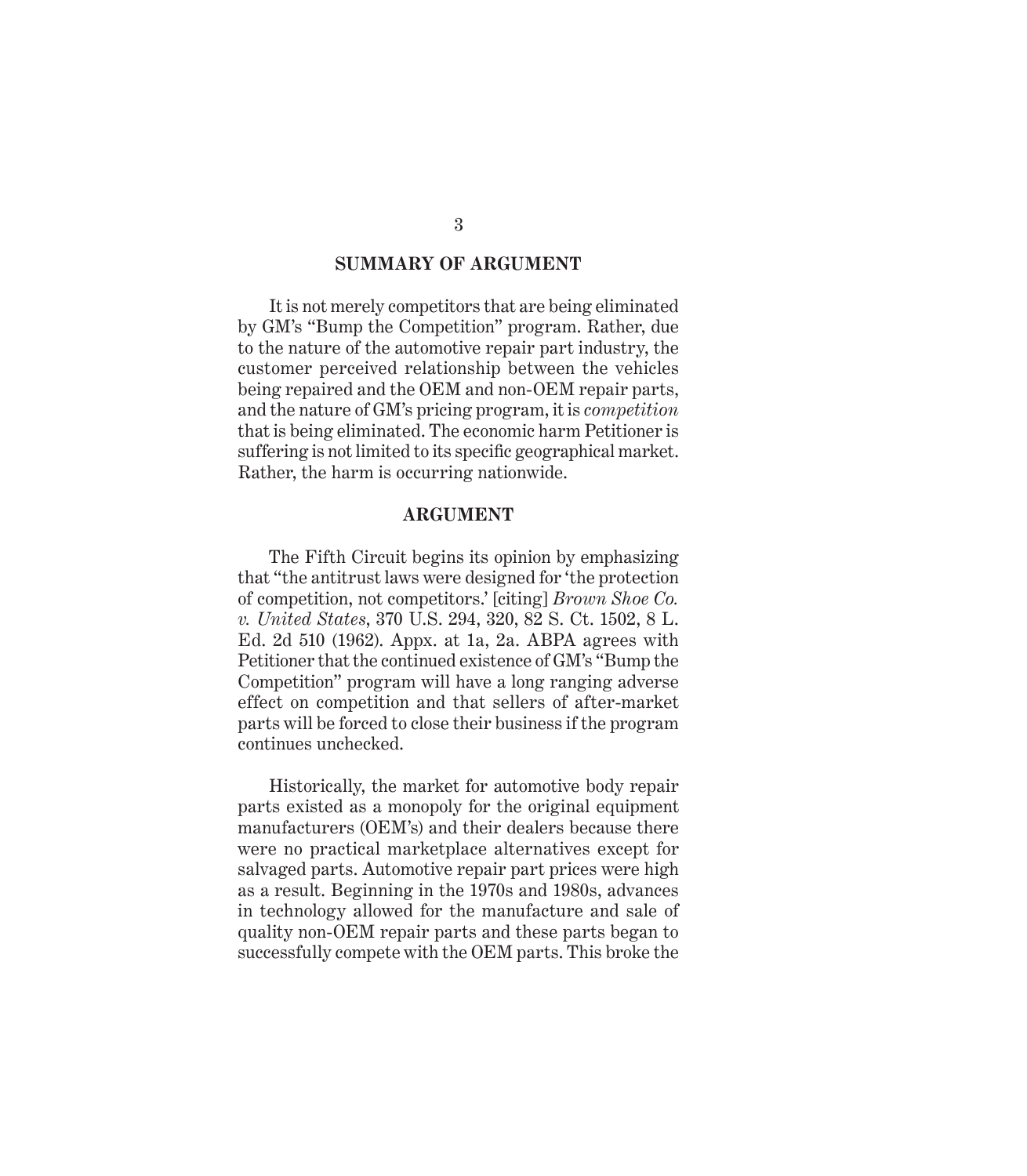OEM repair part monopoly and as a result the prices for repair parts dropped.

In an effort to regain their lost monopoly, OEMs and their dealers began developing price programs such as GM's "Bump the Competition" program. Petitioner is correct that if the "Bump the Competition" program is allowed to continue, then the non-OEM parts distributors such as Petitioner and ABPA members will not be able to compete and competition will be eliminated. That is because an OEM part typically has a perception advantage over a non-OEM part, particularly in the mind of a parts consumer who, for example, may prefer to purchase a repair part from the company that built the vehicle being repaired, or who may have a perception that the OEM part is of higher quality than the non-OEM part. These perceptions about non-OEM repair parts may be created and increased in the mind of the consumer through influences such as auto repair shops and advertising even though non-OEM parts are in many cases quality certified by national certifying organizations and are of like, kind, and quality to the OEM parts. In such a case, the only sales advantage a non-OEM part may have over an OEM part in the mind of the consumer is a lower price. If the lower price advantage is taken away through a predatory "Bump the Competition" program, then the advantage for non-OEM parts disappears, the perception that may exist concerning non-OEM parts cannot be overcome because there is little incentive for a consumer to even consider that their perception may be wrong, and effective competition is eliminated. The economic harm Petitioner is suffering is not limited to its specific geographical market. Rather, the harm occurs nationwide because the above described perceptions and resulting preferences for OEM parts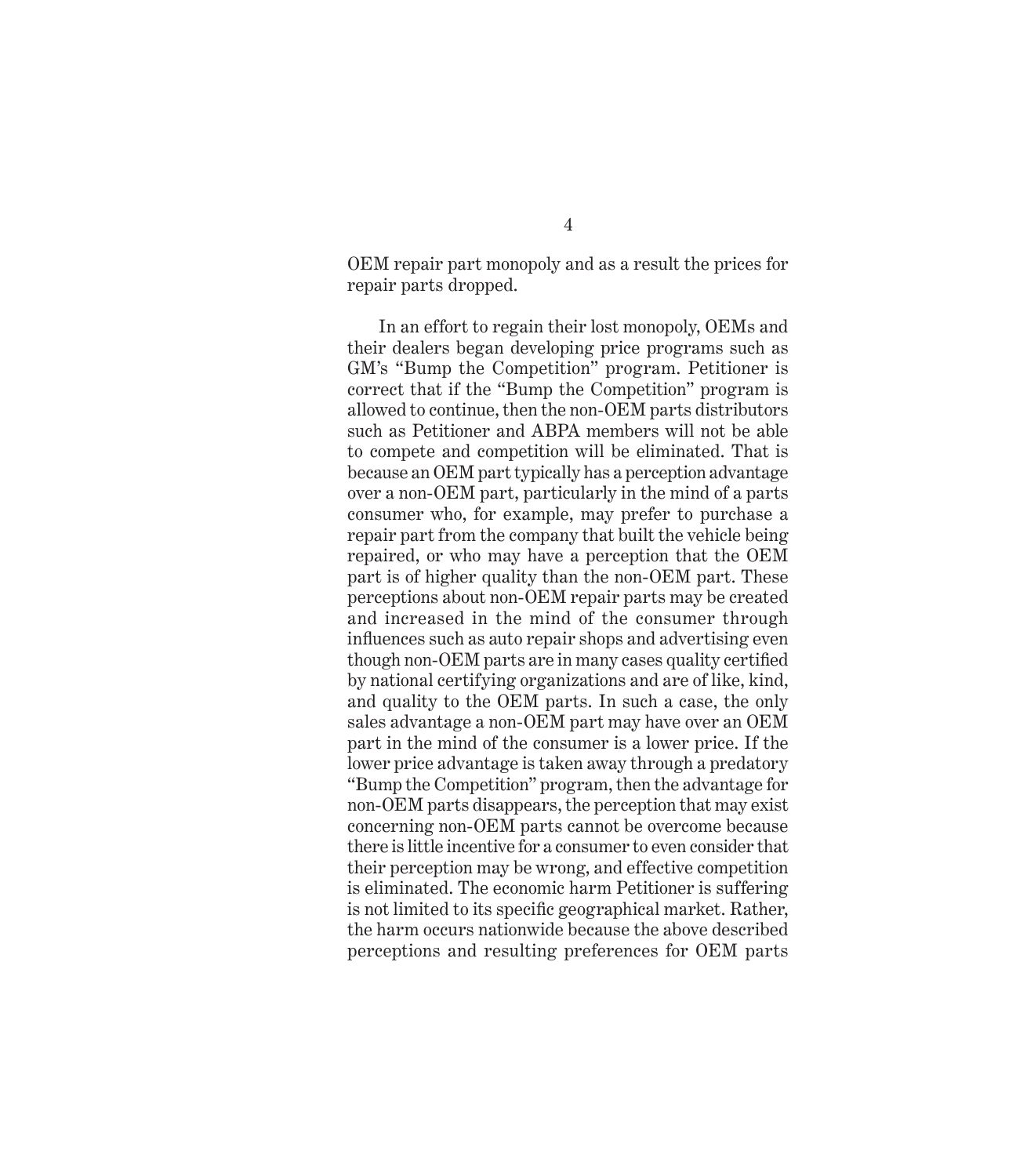occurs nationwide, and the elimination of the lower non-OEM price advantage occurs nationwide.

Insurance companies, which pay approximately 85% of all automotive repair bills, have an interest in keeping repair part prices low through part competition. In an effort to maintain this competition, insurance companies often promote the use of non-OEM part prices on the repair estimates. This has the effect of keeping repair part prices low because non-OEM part prices are usually lower than OEM prices. However, when a "Bump the Competition" program is used by a GM dealer, OEM parts can be provided at the non-OEM prices (or lower), which results in the non-OEM part not being ordered by the body repair shop. If the "Bump the Competition" program continues and the body repair shops order only OEM Parts, the non-OEM suppliers eventually will go out of business. Once this occurs and competition is eliminated, there is no longer any non-OEM lower part prices for the insurance companies to use as alternative competitive quotes and parts prices will return to monopolistic levels.

It should be noted that OEMs also are attempting to use threatened and actual enforcement of design patents to regain their monopoly position over automotive repair parts and pricing. *See, e.g., Ford Global Technologies, LLC v. New World International, Inc.*, Case No. 2:15-cv-10394 Dkt#15 (E.D. Michigan fi led March 13, 2015). ABPA currently is challenging the validity and enforceability of these design patents based on the doctrines of functionality and patent exhaustion. *See Automotive Body Parts Association v. Ford Global Technologies, LLC*, Dkt#48 (E.D. Tex., filed October 3, 2014). Nonetheless, the enforcement and threat of enforcement by OEMs are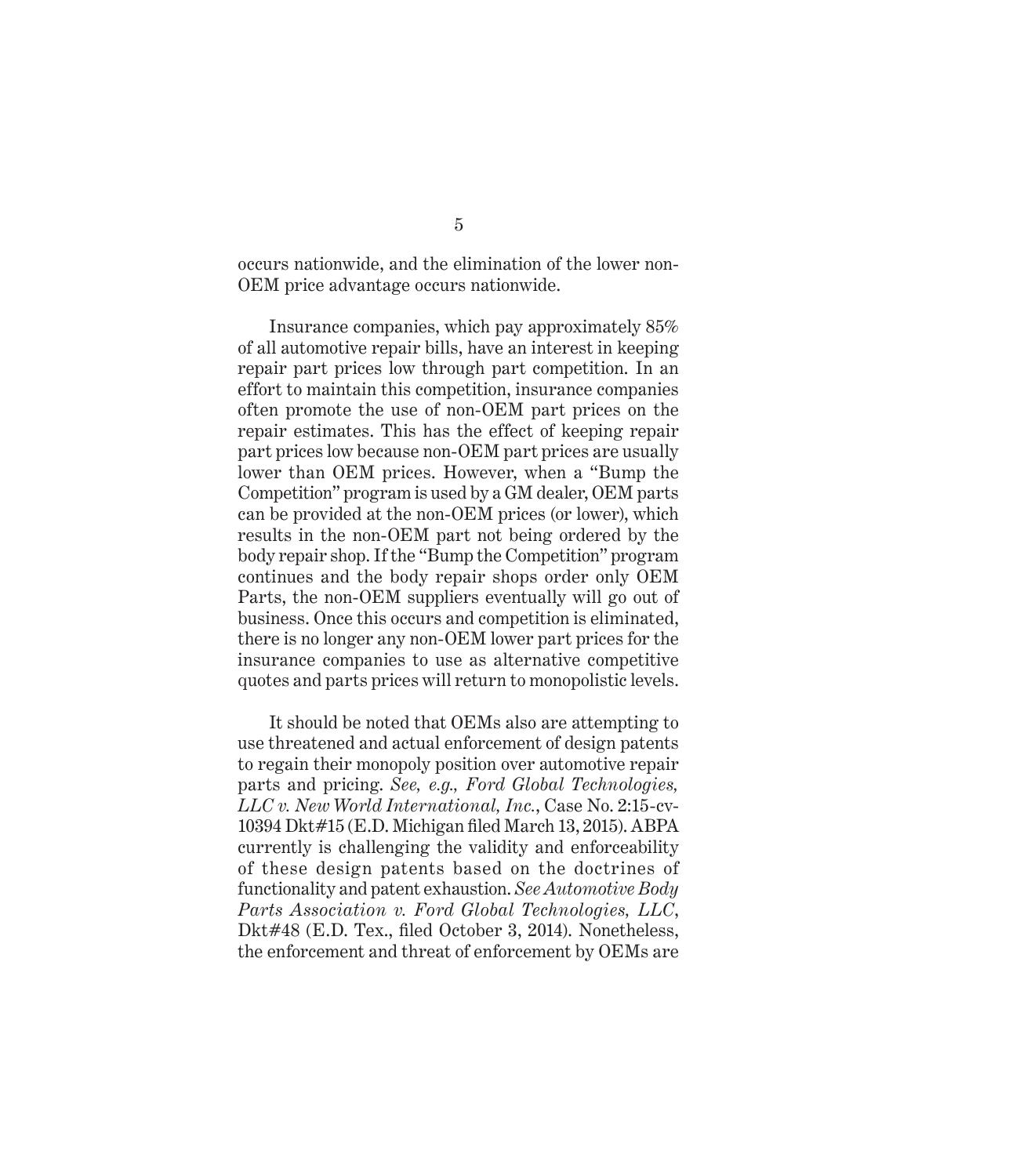substantially shrinking the available market for non-OEM automotive repair parts. This shrinking market for repair parts exacerbates the effect of programs such as GM's "Bump the Competition" because it allows OEMs to effectively focus their below cost price reductions on the remaining parts that are not covered by design patents. Finally, even if design patents over automotive repair parts are ultimately held invalid and unenforceable by the courts, pricing programs such as "Bump the Competition" still will be able to eliminate competition because they eliminate the advantage (lower price) that non-OEM parts have over OEM parts.

In sum, it is not merely competitors that are being eliminated by GM's "Bump the Competition" program. Rather, due to the nature of the automotive repair part industry, the customer perceived relationship between the vehicles being repaired and the OEM and non-OEM repair parts, and the nature of GM's pricing program, it is nationwide *competition* that is being eliminated.